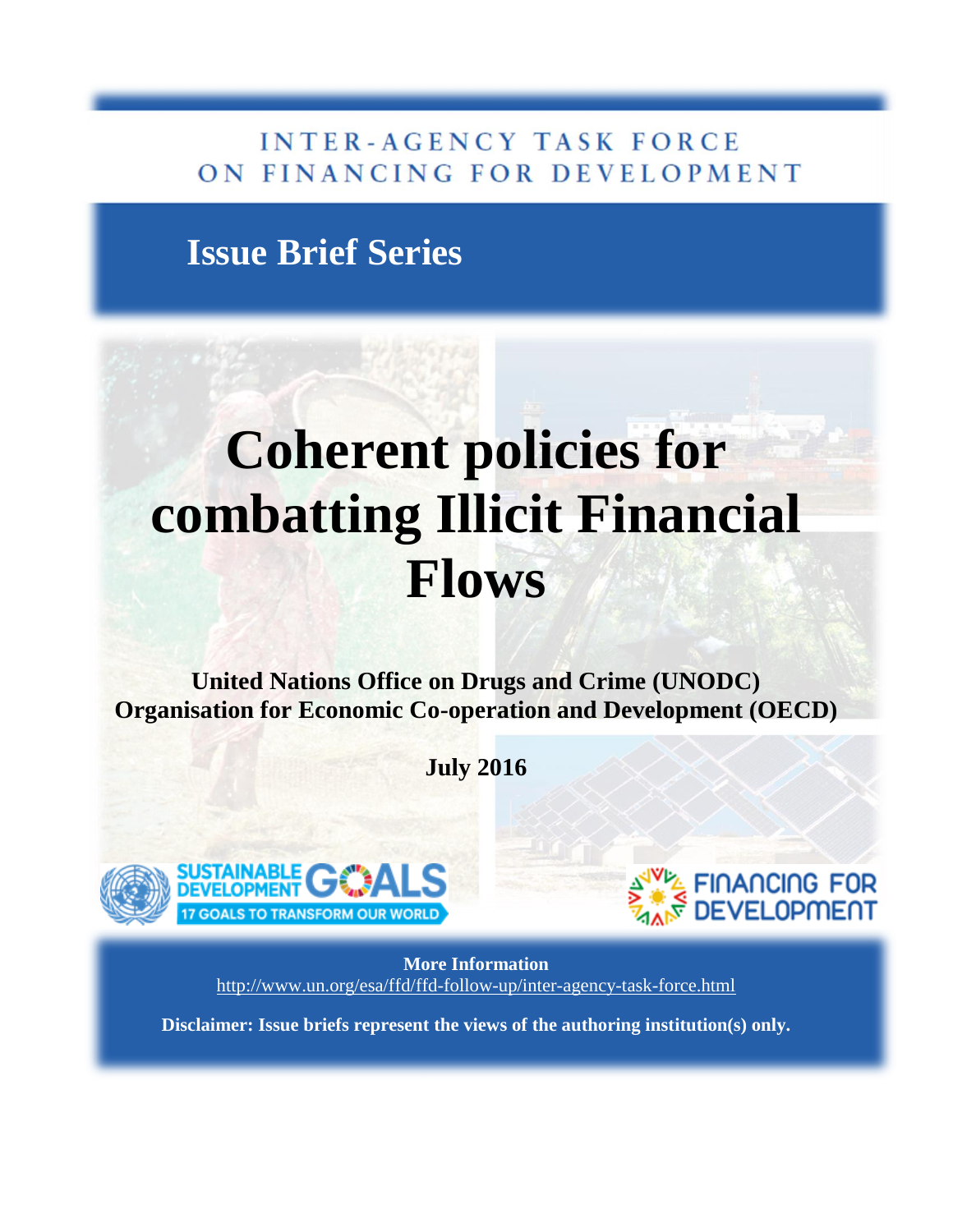



#### **Coherent policies for combatting Illicit Financial Flows United Nations Office on Drugs and Crime (UNODC)/ Organisation for Economic Co-operation and Development (OECD)**

**Commitments – Addis Ababa Action Agenda:** *We commit to pursuing policy coherence and an enabling environment for sustainable development at all levels and by all actors and to reinvigorating the global partnership for sustainable development (para 9). We recognize the importance of policy coherence for sustainable development and we call upon countries to assess the impact of their policies on sustainable development. (para 103). Regulatory gaps and misaligned incentives continue to pose risks to financial stability, including risks of spillover effects of financial crises to developing countries, which suggests a need to pursue further reforms of the international financial and monetary system. We will continue to strengthen international coordination and policy coherence to enhance global financial and macroeconomic stability. (para 105). Building on the vision of the Monterrey Consensus, we resolve to strengthen the coherence and consistency of multilateral financial, investment, trade and development policy and environment institutions and platforms and increase cooperation between major international institutions, while respecting mandates and governance structures. We commit to taking better advantage of relevant United Nations forums for promoting universal and holistic coherence and international commitments to sustainable development (para 113). We underline the need to promote peaceful and inclusive societies for achieving sustainable development and to build effective, accountable and inclusive institutions at all levels. Good governance, the rule of law, human rights, fundamental freedoms, equal access to fair justice systems and measures to combat corruption and curb illicit financial flows will be integral to our efforts (para 18). We will redouble efforts to substantially reduce illicit financial flows by 2030, with a view to eventually eliminating them, including by combating tax evasion and corruption through strengthened national regulation and increased international cooperation (para 23). We urge all countries that have not yet done so to ratify and accede to the United Nations Convention against Corruption, and encourage parties to review its implementation. We commit to making the Convention an effective instrument to deter, detect, prevent and counter corruption and bribery, prosecute those involved in corrupt activities and*  recover and return stolen assets to their country of origin. We encourage the international *community to develop good practices on asset return. We support the Stolen Asset Recovery Initiative of the United Nations and the World Bank and other international initiatives that support the recovery of stolen assets. We further urge that regional conventions against corruption be updated and ratified. We will strive to eliminate safe havens that create incentives for transfer abroad of stolen assets and illicit financial flows. We will work to strengthen regulatory frameworks at all levels to further increase transparency and accountability of financial institutions and the corporate sector, as well as public administrations. We will strengthen international cooperation and national institutions to combat money-laundering and financing of terrorism (para 25). We will effectively strengthen national institutions to combat*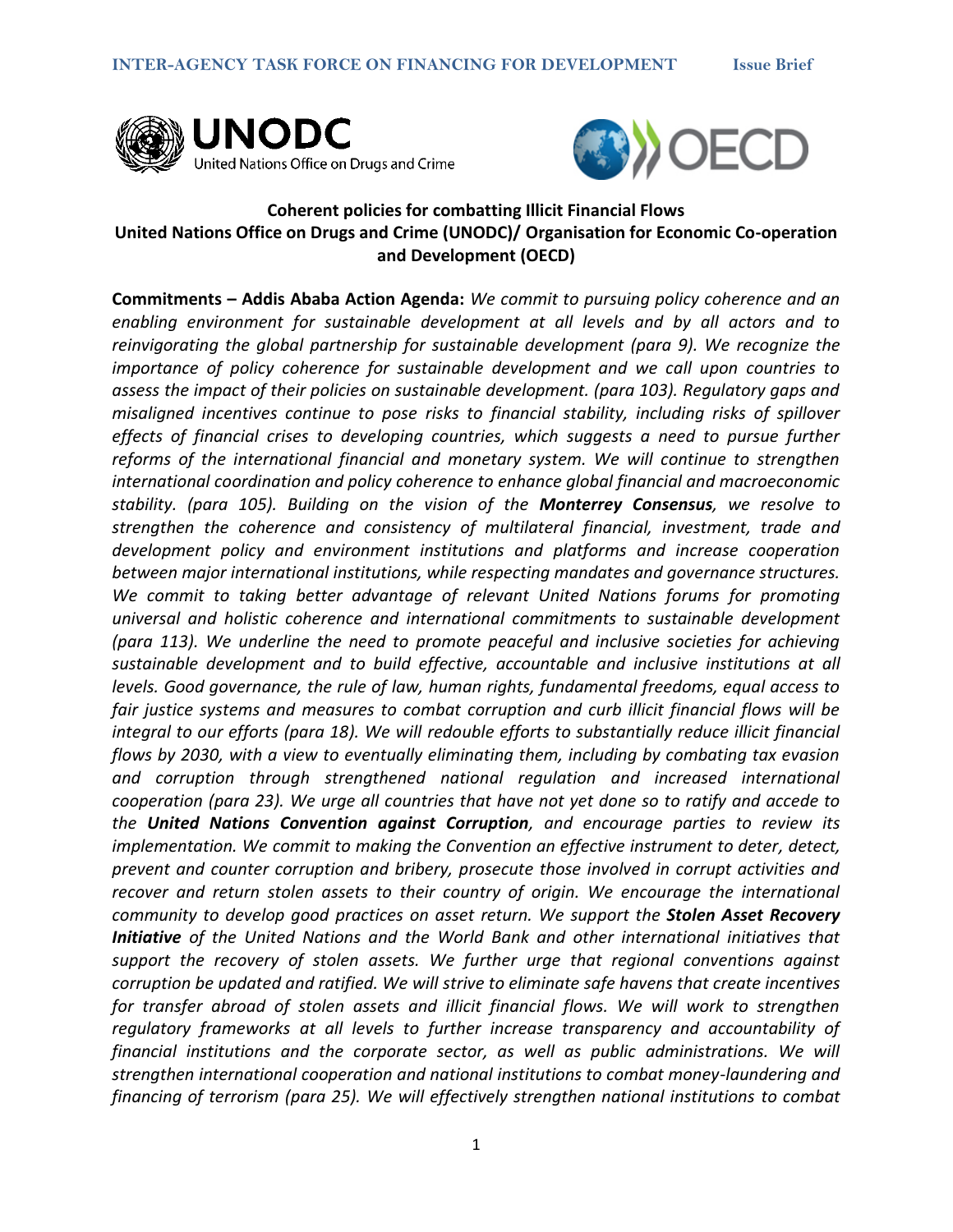*money-laundering, corruption and the financing of terrorism, which have serious implications for economic development and social cohesion. We will enhance international cooperation for capacity-building in these areas at all levels, in particular in developing countries. We commit to ensuring the effective implementation of the United Nations Convention against Transnational Organized Crime (para 112).*

**Commitments – 2030 Agenda for Sustainable Development:** *Sustainable development cannot be realized without peace and security; and peace and security will be at risk without sustainable development. The new Agenda recognizes the need to build peaceful, just and inclusive societies that provide equal access to justice and that are based on respect for human rights (including the right to development), on effective rule of law and good governance at all levels and on transparent, effective and accountable institutions. Factors which give rise to violence, insecurity and injustice, such as inequality, corruption, poor governance and illicit financial and arms flows, are addressed in the 2030 Agenda (para 35). We commit to pursuing policy coherence and an enabling environment for sustainable development at all levels and by all actors (para 63).*

**Monitoring implementation - Sustainable Development Goals:** *16.4 By 2030, significantly reduce illicit financial and arms flows, strengthen the recovery and return of stolen assets and combat all forms of organized crime; 16.5 Substantially reduce corruption and bribery in all their forms; 16.6 Develop effective, accountable and transparent institutions at all levels; 17.1 Strengthen domestic resource mobilization, including through international support to developing countries, to improve domestic capacity for tax and other revenue collection; 17.13 Enhance global macroeconomic stability, including through policy coordination and policy coherence; 17.14 Enhance policy coherence for sustainable development; 17.15 Respect each country's policy space and leadership to establish and implement policies for poverty eradication and sustainable development.*

#### **1. Introduction**

This is a joint Issues Brief by the OECD and UNODC. It draws almost entirely on the OECD's *Framework for Policy Coherence for Sustainable Development: Thematic Module on Illicit Financial Flows* [SG/PCD(2016)3], to be published in July 2016 in the annual OECD publication, *Better Policies for Sustainable Development 2016* [\(http://www.oecd.org/development/pcd/\)](http://www.oecd.org/development/pcd/).

One of many lessons that the Millennium Development Decade taught all stakeholders is that sustainable development requires looking at entire systems of economic and governance related enablers and disablers of growth and domestic resource mobilisation. The innovation of the Sustainable Development Agenda (as composed of Agenda 2030 and the Addis Ababa Action Agenda for Financing for Development) is the emphasis on universality and the need to take what is essentially a systems approach to development policy – in other words to consider those factors which enable and disenable sustainable outcomes in economic growth, governance and security, politically commit to pursuing the enablers and preventing the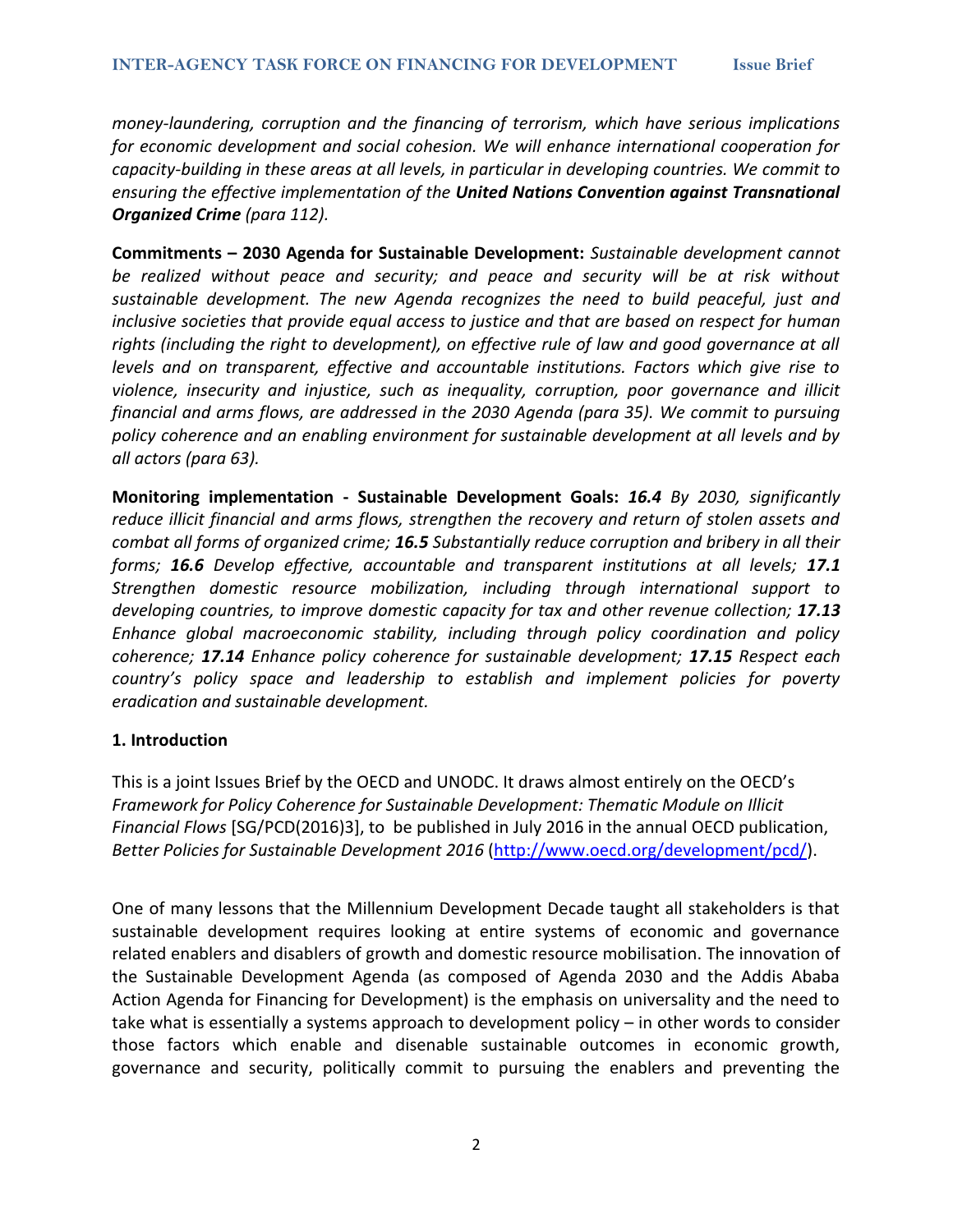disablers, and implementing a policy framework with will increase the effectiveness of implementation.

Illicit financial flows (IFFs) constitute a major disabler to sustainable development. They can have a direct impact on a country's ability to raise, retain and mobilise its own resources to finance sustainable development. International commitments to urgently address IFFs have accelerated in recent years: the *Addis Ababa Action Agenda* (AAAA) urge all countries to ratify and accede to the *United Nations Convention against Corruption*; to support the *Stolen Asset Recovery Initiative*; to combat money laundering and terrorism financing; and to ensure effective implementation of the *United Nations Convention against Transnational Organized Crime*. Similarly, the *2030 Agenda for Sustainable Development* and the *Sustainable Development Goals* call on countries to significantly reduce illicit financial and arms flows by 2030 (SDG target 16.4); to substantially reduce corruption and bribery in all their forms (16.5); to develop effective, accountable and transparent institutions (16.6); to strengthen domestic resource mobilization, including through international support to developing countries (17.1); and to enhance global macroeconomic stability (17.13). The 2030 Agenda also calls on countries to enhance policy coherence for sustainable development (17.14); and to respect each countries policy space and leadership to establish and implement policies for poverty eradication and sustainable development (17.15)

#### **2. Stocktaking (progress and implementation gaps)**

 $\overline{\phantom{a}}$ 

Although a precise definition of illicit financial flows is lacking $^1$ , some efforts have been made to measure how well countries are performing in their fight against them. Much of these efforts will continue to be discussed, not least in the context of the UN Statistical Commission's work on improving indicators for SDGs.

UNODC is actively involved in working with a variety of stakeholders to improve methodologies to measure IFFs – including Member States, multilateral organisations, non-governmental organisations academia and other stakeholders. UNODC's long-term work in assisting Member States to developing data, trend analysis and data collection capacity on crime notably through surveys and mandated questionnaires will continue to inform this discussion.<sup>2</sup> UNODC also undertakes a wide range of research and analysis on value chains and trends of crimes related

 $1$  The term "illicit financial flows" (IFFs) is not defined in the international normative framework. For the purposes of this paper, IFFs are defined broadly as all cross-border financial transfers, which contravene national or international laws. This wide category encompasses several different types of financial transfers, made for different reasons, including: funds with criminal origin, such as the proceeds of crime (for example tax evasion, money laundering, fraud and corruption); funds with a criminal destination, such as bribery, terrorist financing or conflict financing; transfers to, by, or for, entities subject to financial sanctions under UN Security Council Resolutions such as 1267 (1999) and its successor resolutions (e.g. Al Qaida and other terrorist organisations); and transfers that seek to evade anti-money laundering/counter-terrorist financing measures or other legal requirements (such as transparency or capital controls).

<sup>2</sup> UNODC, E/CN.15/2016/10, *Commission on Crime Prevention and Criminal Justice, World crime trends and emerging issues and responses in the field of crime prevention and criminal justice, Note by the Secretariat*, 29 March 2016.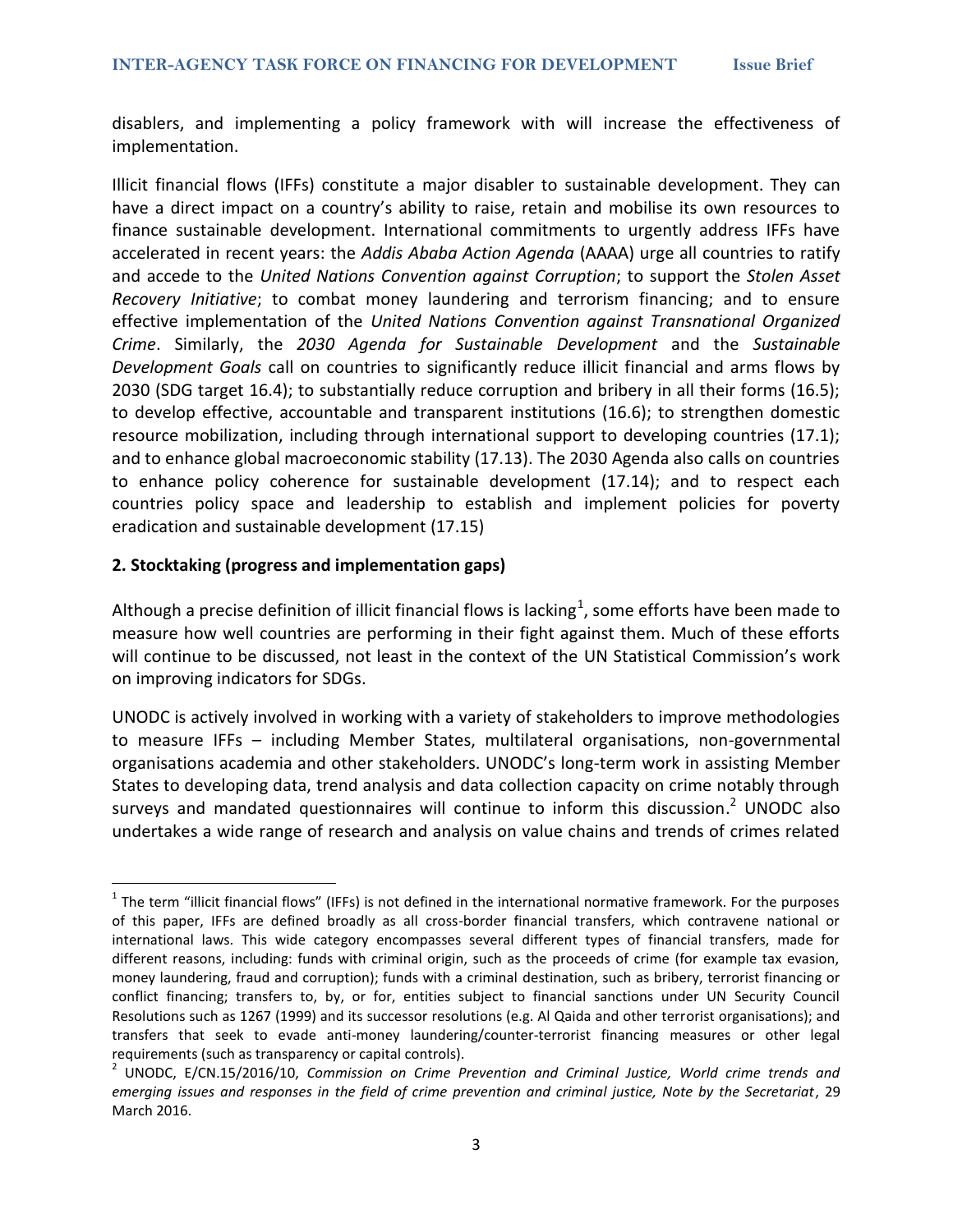to trafficking and corruption which will continue to inform this discussion.<sup>3</sup> It can be envisaged that by considering each type of illicit financial flows separately, it is possible to develop specific methods to compile global and regional estimates. Such a process can build on available experience at the national and international levels.<sup>4</sup>

The OECD report *Measuring OECD Responses to Illicit Financial Flows from Developing*  Countries<sup>5</sup> shows that progress has been made in recent years, but that we need to continue to rally international support to tackle existing performance gaps and shortfalls. Key findings include:

- 27 out of 34 OECD countries store or require some beneficial ownership information for legal persons, but no country is fully compliant with the beneficial ownership requirement for legal arrangements.
- Across all OECD countries as of 2012, only 221 individuals and 90 companies have sanctioned for foreign bribery, around half of all OECD countries have yet to see a single prosecution.
- Between 2010 and 2012, OECD countries have returned USD 147 million and frozen almost USD 1.4 billion assets.
- 30 out of 34 OECD countries do not properly regulate and supervise designated nonfinancial professions and businesses which may pose money laundering risks.
- Since 2000, OECD countries have signed roughly 1300 bilateral exchange of information  $\bullet$ agreements with developing countries.

Two years down the road, work on identifying an appropriate methodology for measuring progress in combatting IFFs – particularly in relation to developing a meaningful indicator for SDG target 16.4 – is accelerating.

#### **3. Policy options and recommendations for corrective action**

The policy considerations below are taken from *The Framework for Policy Coherence for Sustainable Development: Thematic Module on IFFs.* This module is intended to be used as a tool for policy makers and for the stakeholders with whom they engage in dialogue or for policy and capacity development assistance. The intention of this tool is to demonstrate how a policy coherence approach improves the effectiveness of efforts to combat illicit financial flows.

*Combating IFFs involves multiple policy areas.* From crime control to regulations in the financial sector, and tax regimes, its implications require cross-sectoral and cross-national responses. It requires a wide range of actors (Figure 1) to design and implement different (albeit mutually reinforcing) policies and actions at different levels of government. Law enforcement and customs authorities need to increase awareness and the financial sector and

l

<sup>&</sup>lt;sup>3</sup> https://www.unodc.org/unodc/en/data-and-analysis/index.html?ref=menuside

<sup>&</sup>lt;sup>4</sup> See, for example, Eurostat, Illegal Activities in National Accounts, 2013, Eurostat/C3/GNIC/230; UNODC, Drug Money: the Illicit Proceeds of Opiates Trafficked on the Balkan Route (Vienna, 2015).

<sup>5</sup> OECD (2014), *Illicit Financial Flows from Developing Countries: Measuring OECD Responses*, OECD Publishing, Paris. DOI[: http://dx.doi.org/10.1787/9789264203501-en](http://dx.doi.org/10.1787/9789264203501-en)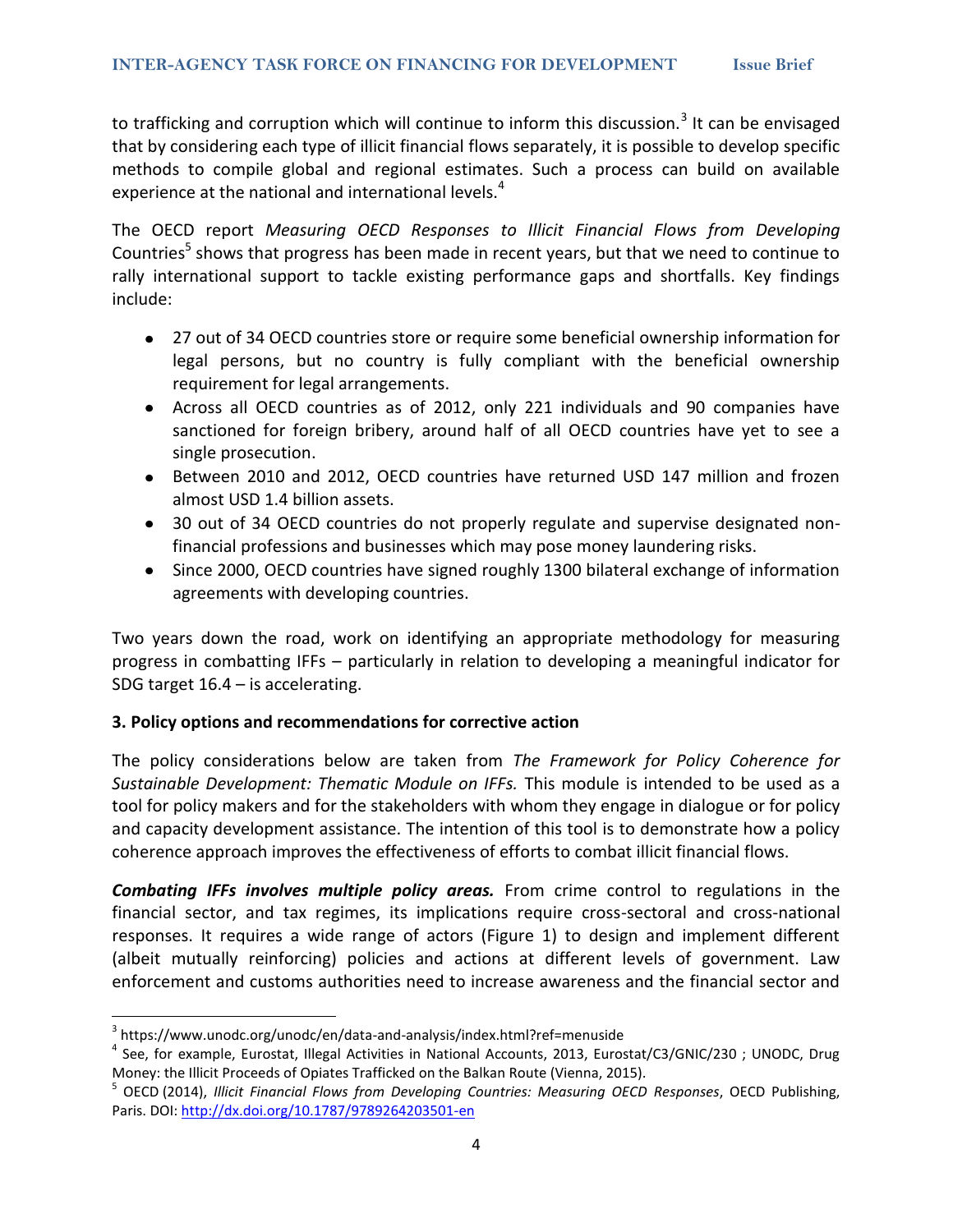vulnerable professions need to take preventive measures. Transparency in corporate structures is essential and steps must be taken to promote public sector integrity and support asset recovery. Policy coherence for sustainable development will be instrumental for achieving SDG target 16.4 to reduce illicit financial and arms flows, with inter-agency and international cooperation at the heart of the solution.





The cross-cutting nature of IFFs, and the multi-faceted normative framework which can be implemented to prevent them, requires policymakers and other stakeholders to have a more strategic overview of IFFs. They must assess the potential trade-offs and synergies in an interdisciplinary manner, better inform policy making upstream, and help government actors to take more effective action. Effective policy, therefore, will necessarily be based on *an approach which emphasises coherence* – including through:

- $\bullet$ Identifying and raising awareness of the types, magnitudes and risks of IFFs (particularly at the political and policy making level).
- Considering the contextual factors that allow IFFs to thrive.
- Supporting coherence within and between national and international normative frameworks (vertical coherence).
- Identifying critical, prioritised interactions across economic, social and environmental areas to address IFFs (horizontal coherence).

Under the international normative framework of rules and standards, countries have a great deal of flexibility about how intensively they apply measures to combat illicit financing. Decisions on the priority given to fighting IFFs, or on whether to apply additional measures, should be based on *an understanding of the risks* – which vary considerably from country to country.

Policy effectiveness can be supported by *aligning national efforts with international initiatives* and standards and strengthening international co-operation. The policy dialogue surrounding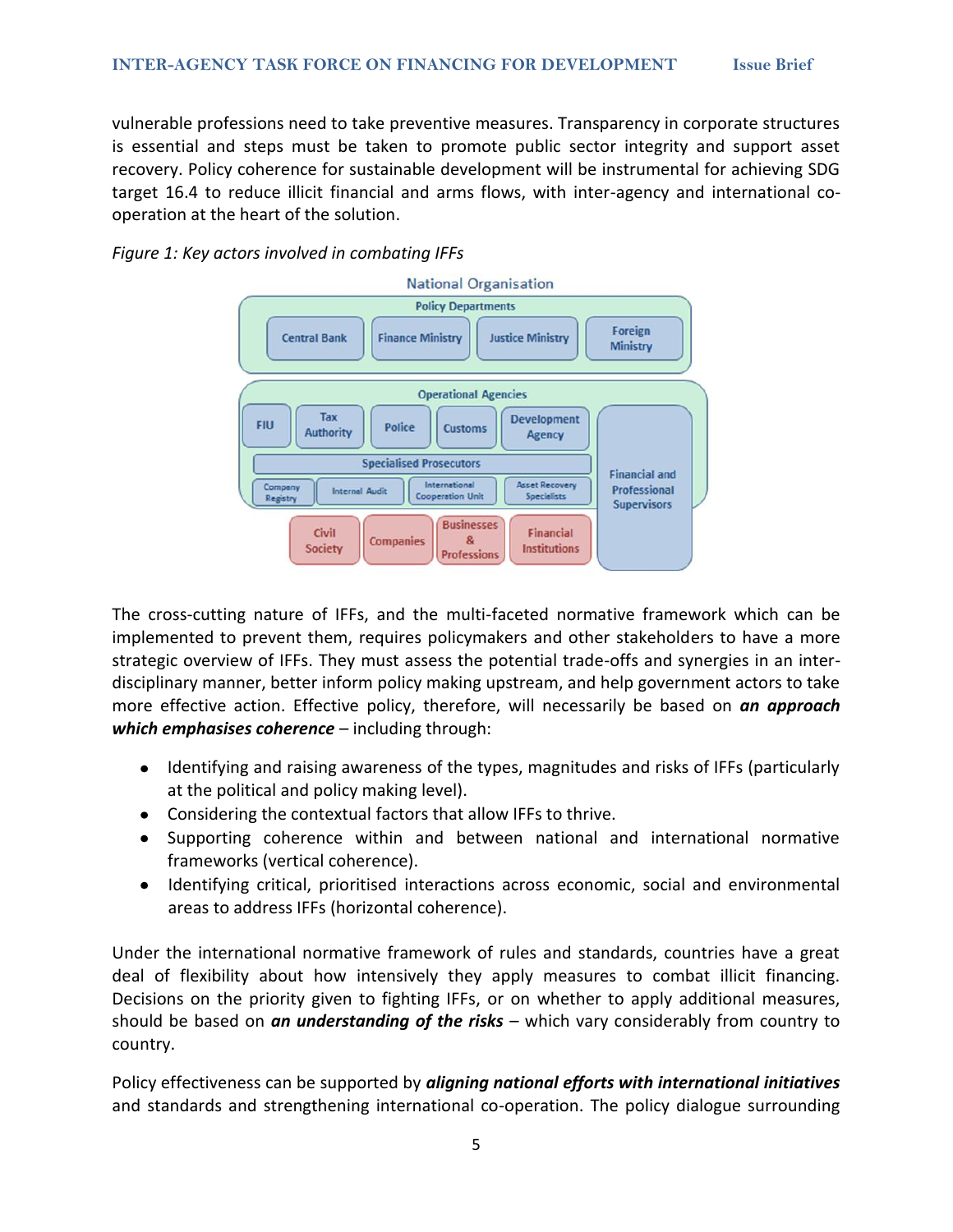the need to effectively prevent IFFs has accelerated enormously in the past two decades – concurrent to which a multifaceted international normative framework has been developed (e.g. by the UN, OECD, FATF, World Bank). This international normative framework is generally considered as coherent and the multitude of agreements and treaties refer to (and build on) each other.

Nonetheless, considerable scope for improved policy coherence remains at the interface between this multi-facetted framework and the different nation states. There is *uneven progress* across OECD countries in curbing IFFs, and developing countries are particularly dependent on coherent international action to tackle the links in the IFFs chain that are beyond the scope of their national policy making.

*To improve coherence and ensure coordinated action*, it is essential to: engage with international norms and standards, including peer review mechanisms, multilateral cooperation initiatives, and information exchange mechanisms; establish bilateral co-operation, in particular with countries which are key sources and destinations for IFFs; and identify how development assistance policies can support measures to combat IFFs.

*Political commitment and leadership* is also vital. All policy issues that cut across traditional policy-making boundaries cannot be addressed effectively by a single policy unit located within a policy silo at a lower level of the administration. Instead, support from the highest level and whole-of-government approaches are instrumental for a successful strategy to counter IFFs.

Policy makers need to consider *strengthening national inter-agency co-ordination mechanisms* to combat IFFs. The complexity of IFFs is mirrored by the variety of actors that are involved in combatting these flows. In order to ensure an effective response, governments need to build institutional mechanisms that assign clear responsibilities and facilitate straightforward co-ordination and collaboration between the different agencies both on the level of policy design and implementation.

In addition, it is important that the government reach out to *non-state actors* and incorporate them into the effort to stem IFFs. This includes the financial sector as well as regulated professions, such as lawyers and accountants since they are in charge of implementing a substantial share of the preventive measures devised by policy makers. Private companies, too, have a role to play in the process and their participation could provide valuable feedback about the direct impact of new policies, and help to ensure better coherence. In general, feedback mechanisms and statistical tools are essential to avoid or address unintended consequences and incoherent outcomes.

To sum up, the interconnectedness among 17 SDGs and 169 targets implies that in order to make progress on IFFs, policy makers will need to *consider inter-linkages and critical interactions* between target 16.4 and all other goals. Against this background, the *Framework for Policy Coherence for Sustainable Development: Thematic Module on Illicit Financial Flows* has been developed to support governments in their efforts to map out potential frictions and incompatibilities so to exploit synergies and avoid unintended consequences in the fight against IFFs.